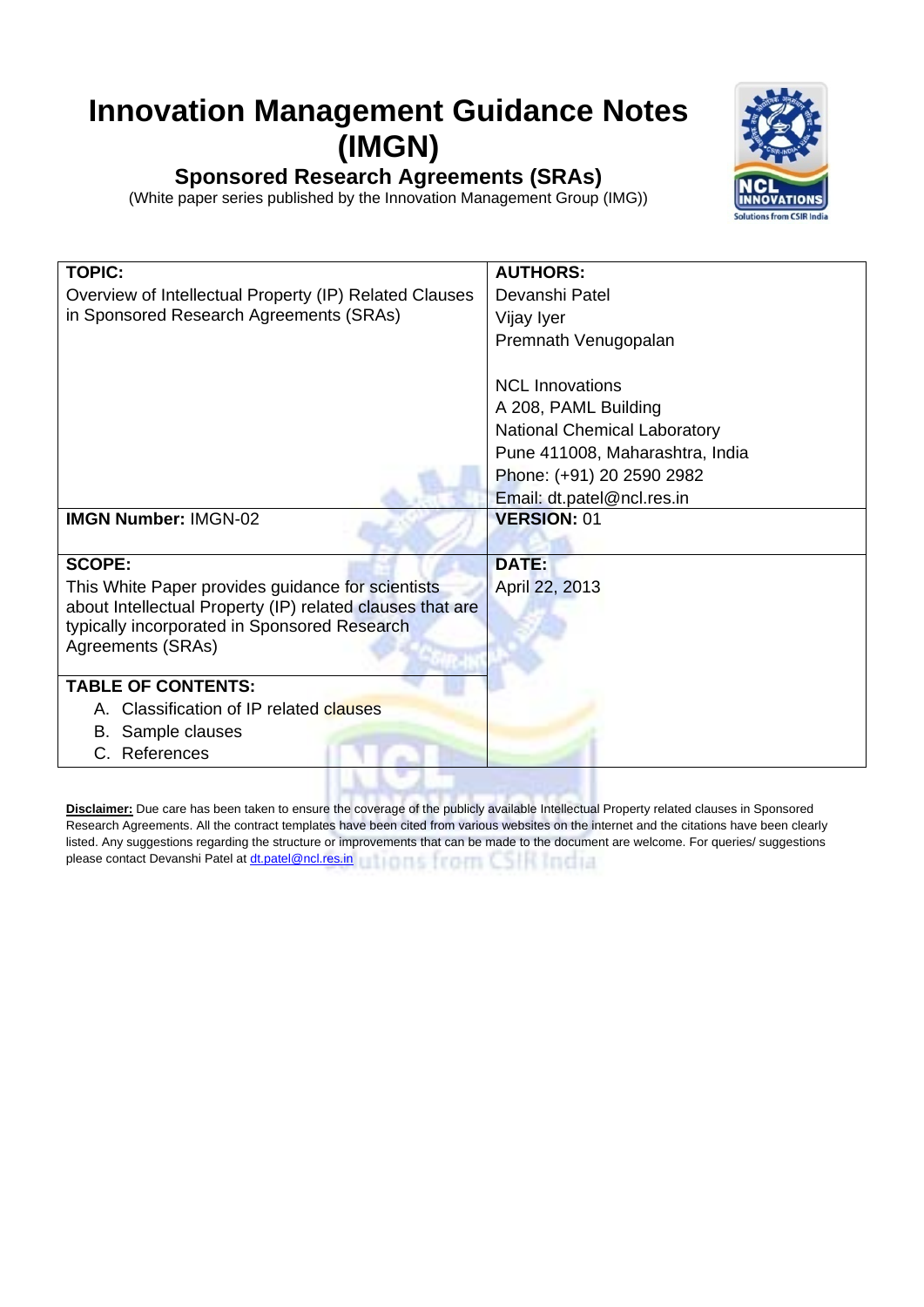## **A. BROAD CLASSIFICATION OF IP RELATED CLAUSES AND SUBCLAUSES:**

| <b>IP clause head</b>               | <b>Sub head</b>                                    | <b>Context</b>                                                                                                                                                                                                                                                                                        | <b>Clause #</b>                                  |
|-------------------------------------|----------------------------------------------------|-------------------------------------------------------------------------------------------------------------------------------------------------------------------------------------------------------------------------------------------------------------------------------------------------------|--------------------------------------------------|
|                                     |                                                    |                                                                                                                                                                                                                                                                                                       |                                                  |
| Intellectual Property (IP)          | $-NA-$                                             | IP can broadly include inventions, patents, trademarks, copyrights, know-how, and trade secrets                                                                                                                                                                                                       | C <sub>1</sub><br>(ctrl+click to<br>follow link) |
| <b>Disclosures</b>                  | Reporting disclosures and<br>election to manage IP | Prompt notification to the Sponsor regarding new knowledge acquired during the performance of the<br>project including inventions, tangible research materials, and knowhow.                                                                                                                          | $\overline{C2}$                                  |
| Confidentiality<br>Obligations      | $-NA-$                                             | Sponsor has the option to elect the administration of the new knowledge created.<br>$\bullet$<br>Sponsor shall keep confidential all invention disclosures submitted to Sponsor by the Institution until such<br>$\bullet$<br>information becomes publicly available through patents or publications. | $\overline{C3}$                                  |
| <b>Publication Rights</b>           | $-NA-$                                             | The Institution agrees to delay publications if such publications contain Sponsor's proprietary matter.<br>$\bullet$                                                                                                                                                                                  | $\overline{C4}$                                  |
| Ownership                           | Solo IP                                            | An invention may be solely owned by either the Sponsor or the Institution if such invention was made<br>$\bullet$<br>entirely by either the Sponsor or the Institution, respectively.                                                                                                                 | C <sub>5</sub>                                   |
|                                     | Joint IP                                           | An invention involving contributions from the Sponsor and the Institution shall be jointly owned.<br>$\bullet$                                                                                                                                                                                        | $\overline{C6}$                                  |
|                                     | <b>Background IP</b>                               | Project related IP created and owned, separately, by the Sponsor and the Institution prior to the effective<br>$\bullet$<br>date of the project.                                                                                                                                                      | C <sub>7</sub>                                   |
|                                     | Project IP                                         | Solo/Joint IP created by Sponsor and/or Institution during the performance of the project.<br>$\bullet$                                                                                                                                                                                               | $\overline{C8}$                                  |
|                                     | <b>Tangible Research Property</b><br>(TRP)         | Mice models, prototypes, novel reagents<br>$\bullet$                                                                                                                                                                                                                                                  | C9                                               |
|                                     | Knowhow                                            | Technical information of a proprietary nature which may or may not be under patent protection.<br>$\bullet$                                                                                                                                                                                           | C10                                              |
|                                     | <b>Trade Secret</b>                                | Technical information of a proprietary nature that will remain a secret and will neither be published nor be<br>shared under confidentiality.                                                                                                                                                         | $\overline{C11}$                                 |
|                                     | Copyright                                          | Solely owned copyright<br>$\bullet$<br>Jointly owned copyright                                                                                                                                                                                                                                        | C <sub>12</sub>                                  |
| IP Administration and<br>Management | Administration                                     | Decision related to taking the lead on administering and protecting Project IP.<br>Typically, one party is responsible for the preparation and prosecution of patent applications and the<br>maintenance of any patents that issue on inventions made during the course of the project.               | C13                                              |
|                                     | Filing and Expenses                                | If the Sponsor requests the Institution to file patents, Sponsor shall reimburse all out-of-pocket costs<br>$\bullet$<br>incurred for the filings.                                                                                                                                                    | C <sub>14</sub>                                  |
| <b>Option Rights</b>                | $-NA-$                                             | Patents<br>Sponsor is granted the option to license Project IP.<br>If the Sponsor does not elect the option to license Project IP, Institution shall be free to license Project IP to<br>other parties.<br>Copyrights<br>Sponsor is granted the option to license the copyright.                      | $\overline{C15}$                                 |
| License Rights                      | $-NA-$                                             | <b>Patents</b><br><b>Exclusive License</b><br>o Solely owned IP                                                                                                                                                                                                                                       | $\overline{C16}$                                 |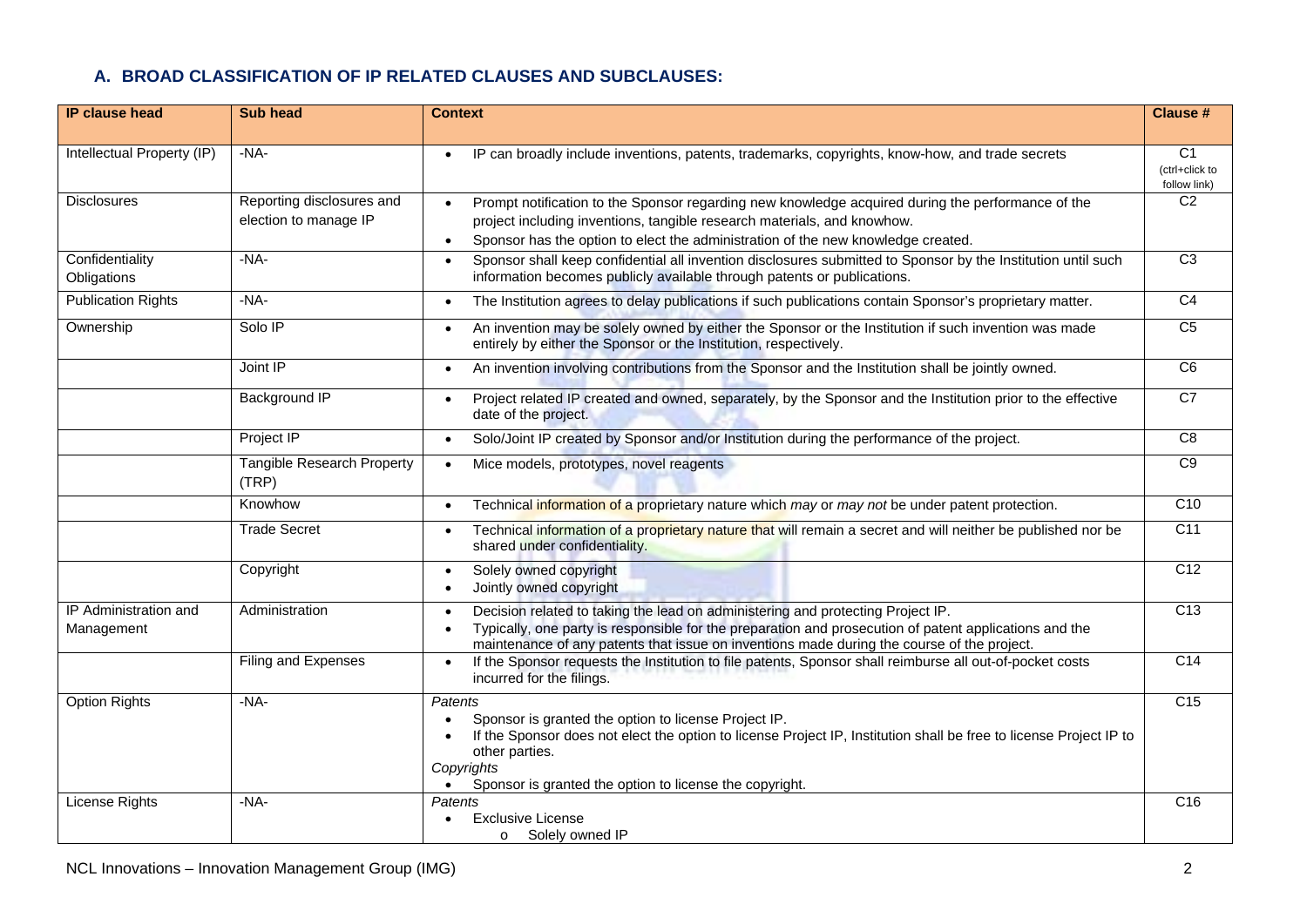| Jointly owned IP<br>Non-exclusive License<br>Third party rights (Applicable to exclusive and non-exclusive licenses) |  |
|----------------------------------------------------------------------------------------------------------------------|--|
| Copyrights                                                                                                           |  |
| Sponsor obtains a royalty free license for internal use.                                                             |  |
| Sponsor obtains a royalty bearing license for commercial use.                                                        |  |

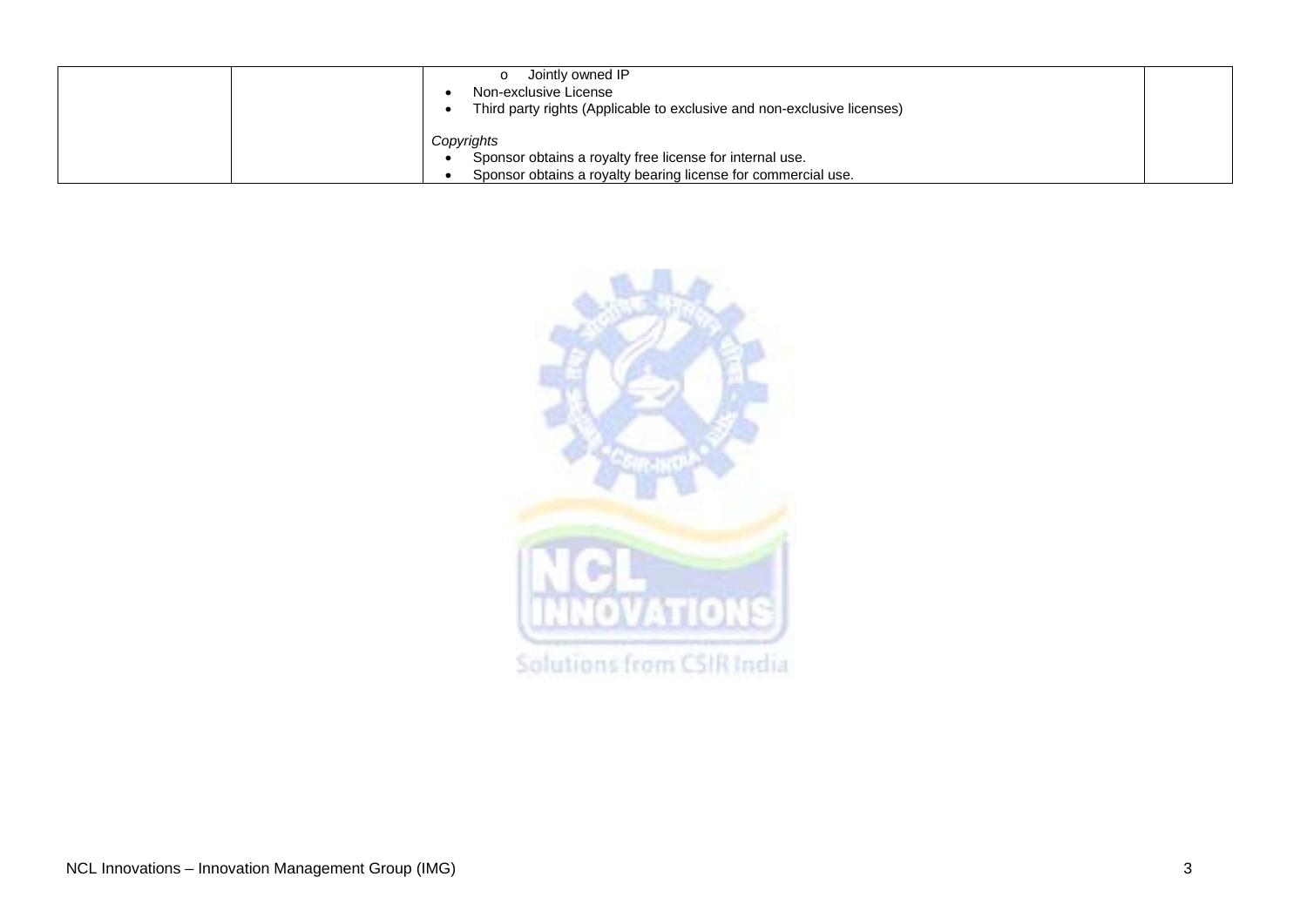## **B. SAMPLE CLAUSES CORRESPONDING TO THE CLAUSE NUMBERS REFERENCED EARLIER:**

<span id="page-3-1"></span><span id="page-3-0"></span>

| Sample clause # | Sample clauses                                                                                                                                                                                                                                                                                                                                                                                                                                                                                                                                                                                                                                                                                                                                                                                                                                                                                                                                                                                                                                                                                                                                                                                                                                                                                                                                                                                                                                                                                                        |
|-----------------|-----------------------------------------------------------------------------------------------------------------------------------------------------------------------------------------------------------------------------------------------------------------------------------------------------------------------------------------------------------------------------------------------------------------------------------------------------------------------------------------------------------------------------------------------------------------------------------------------------------------------------------------------------------------------------------------------------------------------------------------------------------------------------------------------------------------------------------------------------------------------------------------------------------------------------------------------------------------------------------------------------------------------------------------------------------------------------------------------------------------------------------------------------------------------------------------------------------------------------------------------------------------------------------------------------------------------------------------------------------------------------------------------------------------------------------------------------------------------------------------------------------------------|
| $\overline{C1}$ | <b>Intellectual Property (IP)</b><br>Definition:<br>• "Intellectual Property" means (i) inventions, devices, design, marks, circuit layouts and new varieties of plants (ii) patent rights, utility model rights, design<br>rights, trademark rights, circuit layout rights, plant breeders' rights, and rights to obtain registration in any country for establishment of any patent rights, utility<br>model rights, design rights, trademark rights and circuit layout rights, and rights to obtain plant variety registrations, and (iii) copyrights for computer<br>programs and databases, and (iv) technical information of a proprietary nature which will be kept confidential (hereinafter called "Know-how").<br>(www.rpip.tohoku.ac.jp/files/H24.3.9 eibunkeiyaku WEB UPDATE/Sponsored Research Agreement 2.doc - Tohoku University)                                                                                                                                                                                                                                                                                                                                                                                                                                                                                                                                                                                                                                                                      |
|                 | Anything developed by anyone covered by the Intellectual Property Policy that fits, but is not limited to, one or more of the following categories:<br>$\bullet$<br>a) an invention:<br>b) an issued patent;<br>c) a copyrighted work;<br>d) a legal right inherent in a patent, copyright, trademark, know-how or trade secrets; or<br>e) tangible research property, including, but not limited to, compositions, biologicals, materials, illustrations and drawings, prototypes, devices, and<br>equipment.<br>(http://www.assurance.vcu.edu/Policy%20Library/Corporate-Sponsored%20Research%20Agreements.pdf - Virginia Commonwealth University)                                                                                                                                                                                                                                                                                                                                                                                                                                                                                                                                                                                                                                                                                                                                                                                                                                                                  |
| C <sub>2</sub>  | Reporting disclosures and election to manage IP                                                                                                                                                                                                                                                                                                                                                                                                                                                                                                                                                                                                                                                                                                                                                                                                                                                                                                                                                                                                                                                                                                                                                                                                                                                                                                                                                                                                                                                                       |
|                 | University and Sponsor shall promptly provide a complete written disclosure to each other of any Intellectual Property. The Sponsor shall, upon reviewing the<br>disclosure, determine whether to request the University to file and prosecute any patent application, domestic or foreign, or application for other protection<br>directed to University Intellectual Property or to Jointly Owned Intellectual Property described in such disclosure.<br>During the term of the Project, the University shall promptly disclose any Project IP to The Sponsor, which:<br>at The Sponsor's option, The Sponsor shall be entitled to manage the filing, prosecution and maintenance of any patent applications, issued patents<br>and/or other forms of intellectual property protection relating to Project IP, at The Sponsor's cost;<br>should The Sponsor elect not to take responsibility for the management of Project IP as envisaged in 10.3.1 above, the University shall be given the<br>$\circ$<br>option to do so, on terms to be agreed between the Parties;<br>The University and The Sponsor shall be named as co-applicants on patent applications, unless agreed otherwise between the Parties.<br>(http://www.iphandbook.org/handbook/resources/Agreements/ - Capetown University)                                                                                                                                                                                                                  |
|                 | Stanford will provide Sponsor with a complete, written, confidential disclosure of any Stanford Technology after the disclosure is received by the Stanford<br>$\bullet$<br>Office of Technology Licensing.<br>(http://www.iphandbook.org/handbook/resources/Agreements/ - Stanford University)<br>The Sponsor shall be notified of any Joint Invention promptly after an invention disclosure is received by the M.I.T. Technology Licensing Office. M.I.T. shall<br>$\bullet$<br>have the first right to file patent applications on Joint Inventions in the names of both parties. All expenses incurred in obtaining and maintaining any patent<br>on such Joint Invention shall be equally shared except that if one party declines to share in such expenses, the other party may take over the prosecution<br>and maintenance thereof, at its own expense, provided that title to the patent remains in the names of both parties.<br>(http://www.iphandbook.org/handbook/resources/Agreements/ - Massachusetts Institute of Technology)<br>University agrees to promptly provide Sponsor a copy of any complete invention disclosure submitted to it by the PI describing a sole University or a joint<br>invention made during the term of this Agreement. Sponsor agrees to promptly provide University a copy of any complete invention disclosure or comparable<br>document submitted to it describing a joint invention(s).<br>(http://osp.uconn.edu/sponsored_research.php - University of Connecticut) |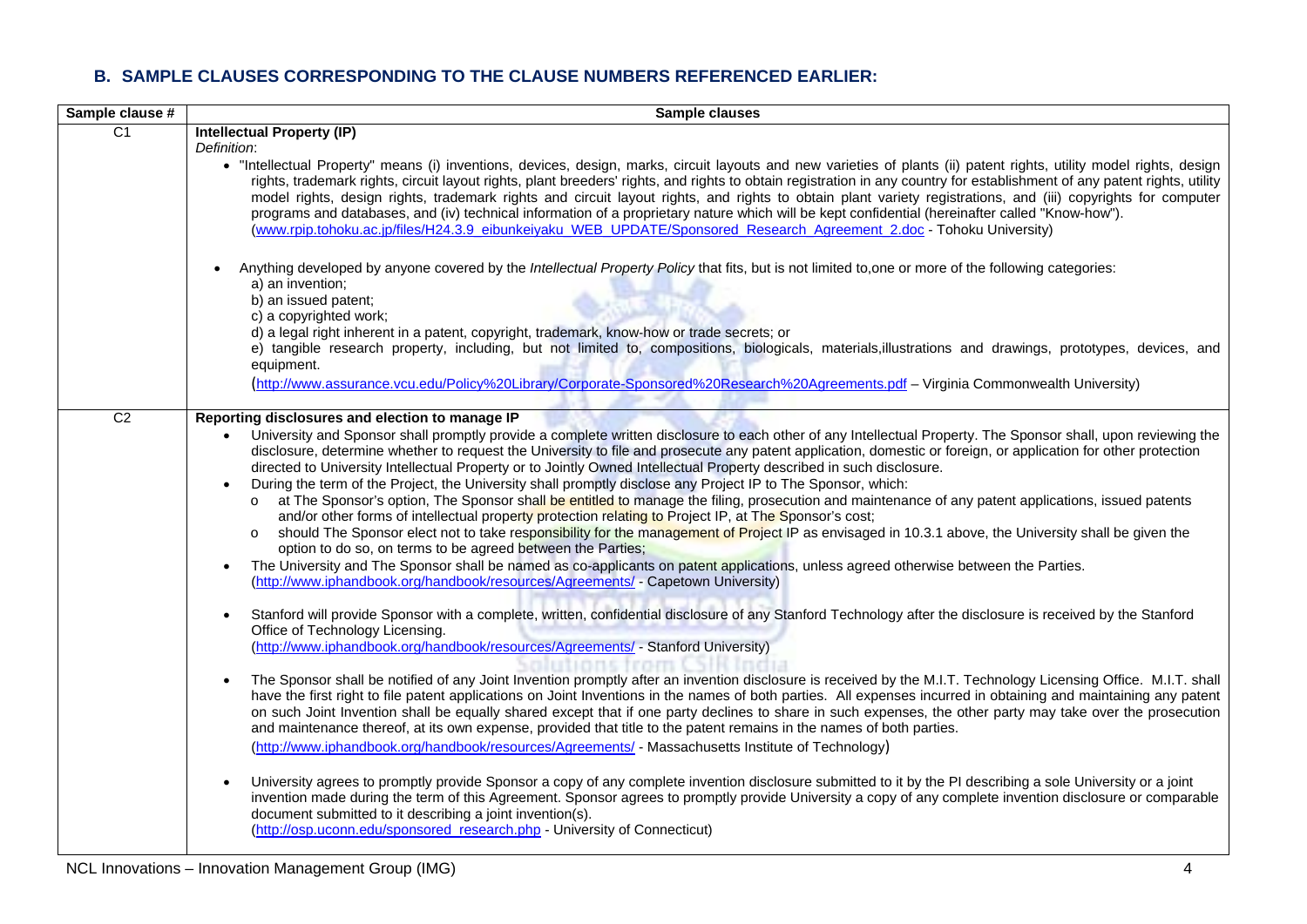<span id="page-4-1"></span><span id="page-4-0"></span>

|                 | Non-election to manage IP<br>If Sponsor elects not to exercise its option in accordance with the provisions of this Agreement or decides to discontinue the financial support of the<br>application for intellectual property protection, USC shall be free to file or continue prosecution and maintenance on any such application, at USC's sole<br>expense. If Sponsor elects to discontinue the financial support of the application for intellectual property protection prior to issuance of a valid patent,<br>Sponsor thereby waives and gives up any right it may have under this Agreement to license the USC Intellectual Property as provided in the agreement.<br>(http://nysstlc.syr.edu/media/documents/2010/7/NYSTAR_Sponsored - Research Project For New York State Foundation for Science, Technology and<br>Innovation: Sponsored Research Agreement Template (19 Feb 2010); Syracuse University New Technology Law Center)<br>In the event the Sponsor declines or ceases to reimburse Michigan Tech for its costs in the securing and maintaining of any patent on any aspect of the<br>Intellectual Property, Michigan Tech may continue to secure and maintain the patent at its own cost and without any obligation or license to the Sponsor for<br>that patent.<br>(http://www.mtu.edu/research/administration/sponsored-programs/pdf/resagreement.pdf - Michigan Technological University)                                                                                                                                         |
|-----------------|---------------------------------------------------------------------------------------------------------------------------------------------------------------------------------------------------------------------------------------------------------------------------------------------------------------------------------------------------------------------------------------------------------------------------------------------------------------------------------------------------------------------------------------------------------------------------------------------------------------------------------------------------------------------------------------------------------------------------------------------------------------------------------------------------------------------------------------------------------------------------------------------------------------------------------------------------------------------------------------------------------------------------------------------------------------------------------------------------------------------------------------------------------------------------------------------------------------------------------------------------------------------------------------------------------------------------------------------------------------------------------------------------------------------------------------------------------------------------------------------------------------------------------------------------------------|
| $\overline{C3}$ | Confidentiality<br>The Sponsor shall retain all invention disclosures submitted to Sponsor by M.I.T. in confidence and use its best efforts to prevent their disclosure to third<br>parties.<br>o The Sponsor shall be relieved of this obligation only when this information becomes publicly available through no fault of the Sponsor.<br>(http://www.iphandbook.org/handbook/resources/Agreements/ - Massachusetts Institute of Technology)<br>Sponsor shall retain all invention disclosures submitted by University in confidence and use its best efforts to prevent disclosure to third parties. Sponsor<br>shall be relieved of this obligation only when this information becomes publicly available through no fault of Sponsor.<br>(http://osp.uconn.edu/sponsored_research.php - University of Connecticut)<br>The receiving party may only disclose Confidential Information to persons with a "need to know" who shall be made aware of, and be required to observe<br>and comply with the covenants and obligations contained herein, and the Confidential Information shall only be used for the purpose of the Research Plan.<br>A receiving party may disclose Confidential Information pursuant to the requirements of a government agency or pursuant to a court order, provided that the<br>receiving party gives the disclosing party sufficient notice to enable it to seek an order limiting or precludingsuch disclosure.<br>(www.research.uwaterloo.ca/forms/craig/Sponsored%2520Research%2520Agreement.pdf - Waterloo University) |
|                 | Confidentiality Obligation for Know-how<br>When any Know-how to be kept confidential is acquired as the Research Result, the parties hereto shall, upon mutual consultation, identify the said<br>$\circ$<br>Know-how in writing and specify a period of confidentiality and keep the same in confidence.<br>The confidentiality obligation imposed on the parties [under the above mentioned article] shall continue for two (2) years from the day following the<br>date of completion or discontinuation of the Sponsored Research, provided, however, that the parties may, upon mutual consultation, extend or<br>shorten the confidentiality period.<br>(www.rpip.tohoku.ac.jp/files/H24.3.9 eibunkeiyaku WEB UPDATE/Sponsored Research Agreement 2.doc - Tohoku University)                                                                                                                                                                                                                                                                                                                                                                                                                                                                                                                                                                                                                                                                                                                                                                            |
| $\overline{C4}$ | <b>Publication rights</b><br>The University will advise the Project Director that if the Project Director proposes to publish any results or conclusions from the Project, he or she must<br>allow the Sponsor to review any proposed publication thirty (30) days prior to submitting it for publication. If within said period, the Sponsor identifies<br>proprietary information of Sponsor which it desires to protect and notifies the University in writing that it wishes publication of identified portions to be<br>delayed, the University will use its best efforts to cause publication to be delayed for up to an additional sixty (60) days in order that a patent application may<br>be prepared and filed; such delay shall not, however, be imposed on the filing of any student thesis or dissertation.<br>(www.ora.ra.cwru.edu/ospa/forms/CASE_SPONSORED_RESEARCH_AGREEMENT_INDUSTRY.doc - Case Western Reserve University)<br>The University will submit to the Sponsor, in writing, details of any Results and any of the Sponsor's Background that any employee or student of the<br>University intends to Publish, at least [30][60] days before the date of the proposed submission for Publication. The Sponsor may, by giving written notice to                                                                                                                                                                                                                                                                                     |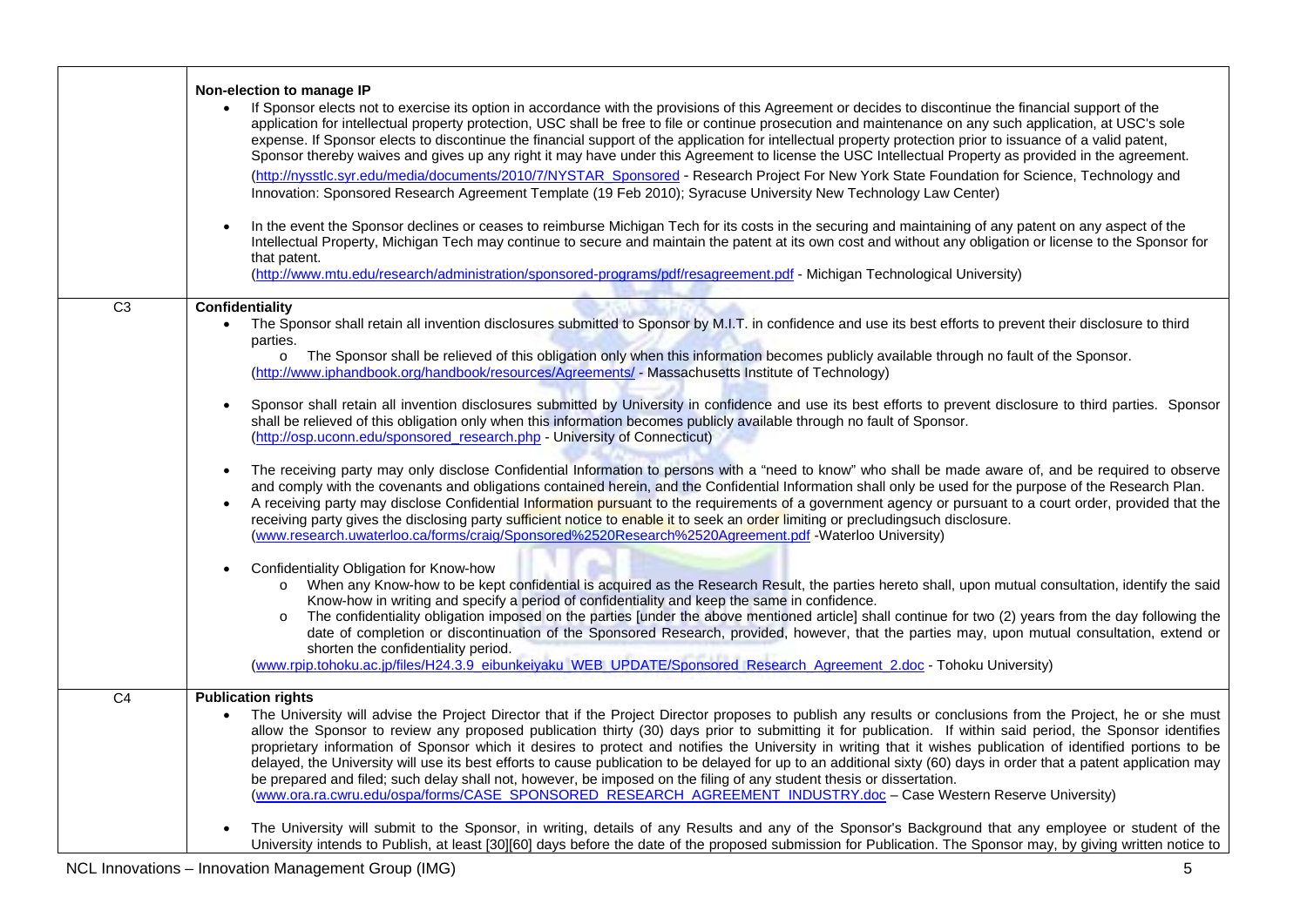<span id="page-5-2"></span><span id="page-5-1"></span><span id="page-5-0"></span>

|                 | the University ("a Confidentiality Notice"): require the University to delay the proposed Publication for a maximum of [??] month(s) after receipt of the<br>Confidentiality Notice if, in the Sponsor's reasonable opinion, that delay is necessary in order to seek patent or similar protection for any of the Sponsor's<br>Background or any Results that are to be Published; or prevent the Publication of any of the Sponsor's Background that is Confidential Information. The<br>Sponsor must give that Confidentiality Notice within [15][30] days after the Sponsor receives details of the proposed Publication. If the University does not<br>receive a Confidentiality Notice within that period, its employee or student may proceed with the proposed Publication, provided that, whether or not a<br>Confidentiality Notice has been given, any of the Sponsor's Background that is Confidential Information may not be published.<br>(http://www.ipo.gov.uk/whyuse/research/lambert/lambert-mrc/lambert-mrc-agree/lambert-mrc-a1.htm - Lambert Model Research Collaboration Agreements) |
|-----------------|-----------------------------------------------------------------------------------------------------------------------------------------------------------------------------------------------------------------------------------------------------------------------------------------------------------------------------------------------------------------------------------------------------------------------------------------------------------------------------------------------------------------------------------------------------------------------------------------------------------------------------------------------------------------------------------------------------------------------------------------------------------------------------------------------------------------------------------------------------------------------------------------------------------------------------------------------------------------------------------------------------------------------------------------------------------------------------------------------------------|
| C <sub>5</sub>  | Solo IP                                                                                                                                                                                                                                                                                                                                                                                                                                                                                                                                                                                                                                                                                                                                                                                                                                                                                                                                                                                                                                                                                                   |
|                 | Sponsor - solo<br>Title to any invention made solely by the Sponsor's personnel without the use of M.I.T. facilities ("Sponsor Inventions") shall remain with the Sponsor.<br>$\bullet$<br>Sponsor Inventions shall not be subject to the terms and conditions of this Agreement.<br>(http://www.iphandbook.org/handbook/resources/agreements/ - Massachusetts Institute Of Technology)                                                                                                                                                                                                                                                                                                                                                                                                                                                                                                                                                                                                                                                                                                                   |
|                 | Inventions made during the performance of the Project solely by legal inventors or authors who are Sponsor's employees will be owned by Sponsor<br>$\bullet$<br>("Sponsor IP").(http://osp.uconn.edu/sponsored_research.php - University of Connecticut)                                                                                                                                                                                                                                                                                                                                                                                                                                                                                                                                                                                                                                                                                                                                                                                                                                                  |
|                 | Institution - solo                                                                                                                                                                                                                                                                                                                                                                                                                                                                                                                                                                                                                                                                                                                                                                                                                                                                                                                                                                                                                                                                                        |
|                 | Title to any invention conceived or first reduced to practice in the performance of the Research solely by employees and/or students of M.I.T. shall remain<br>with M.I.T. The Sponsor shall be notified of any such invention promptly after a disclosure is received by the M.I.T. Technology Licensing Office. M.I.T. (i)<br>may file a patent application at its own discretion or (ii) shall do so at the request of the Sponsor and at the Sponsor's expense.<br>(http://www.iphandbook.org/handbook/resources/Agreements/- Massachusetts Institute of Technology)                                                                                                                                                                                                                                                                                                                                                                                                                                                                                                                                  |
|                 | Inventions made during the performance of the Project solely by legal inventors or authors who are University employees will be owned by University<br>("University IP"). By statute, University employee inventors are required to assign their rights to such inventions to University.<br>(http://osp.uconn.edu/sponsored_research.php - University of Connecticut)                                                                                                                                                                                                                                                                                                                                                                                                                                                                                                                                                                                                                                                                                                                                    |
| C6              | Joint IP<br>[Note: In the event of a joint invention between the Sponsor and the Institution, the parties may want to execute a Joint Invention Administration Agreement]<br>Inventions made jointly by employees and/or students of M.I.T. and employees of the Sponsor in the performance of the Research or inventions made solely<br>$\bullet$<br>by employees of the Sponsor with significant use of M.I.T. facilities ("Joint Inventions") shall be jointly owned by both parties.<br>(http://www.iphandbook.org/handbook/resources/Agreements/ - Massachusetts Institute of Technology)                                                                                                                                                                                                                                                                                                                                                                                                                                                                                                            |
|                 | Inventions made during the performance of the Project jointly by legal inventors who are University's employees and Sponsor's employees will be owned<br>jointly by University and Sponsor ("Joint IP"). By statute, University employee inventors are required to assign their rights to such inventions to University.<br>(Http://osp.uconn.edu/sponsored_research.php - University of Connecticut)                                                                                                                                                                                                                                                                                                                                                                                                                                                                                                                                                                                                                                                                                                     |
| $\overline{C7}$ | <b>Background IP</b>                                                                                                                                                                                                                                                                                                                                                                                                                                                                                                                                                                                                                                                                                                                                                                                                                                                                                                                                                                                                                                                                                      |
|                 | Background IP includes any intellectual property created and/or owned by each Party prior to the effective date of the Sponsored Research Project. The<br>Institution will have a non-exclusive license to Sponsor's Background IP strictly for the purposes of the performance of the project.                                                                                                                                                                                                                                                                                                                                                                                                                                                                                                                                                                                                                                                                                                                                                                                                           |
|                 | Upon Company's request, and subject to any pre-existing third party rights, Institute shall grant to Company a non-exclusive license, under any of Institute's<br>Background Technology and Background IP for the purpose of exploiting any Project Result as provided under this Agreement, and the Parties shall<br>negotiate in good faith the terms and conditions of an appropriate license agreement, including a reasonable royalty reflecting the market value of such<br>Background Technology and Background IP, and taking into account the investments (to be) made by Company for commercially exploiting the same.<br>Company shall not have the right to sub-license the Background IP license, given to it by Institute, to any other third party. <sup>22</sup>                                                                                                                                                                                                                                                                                                                          |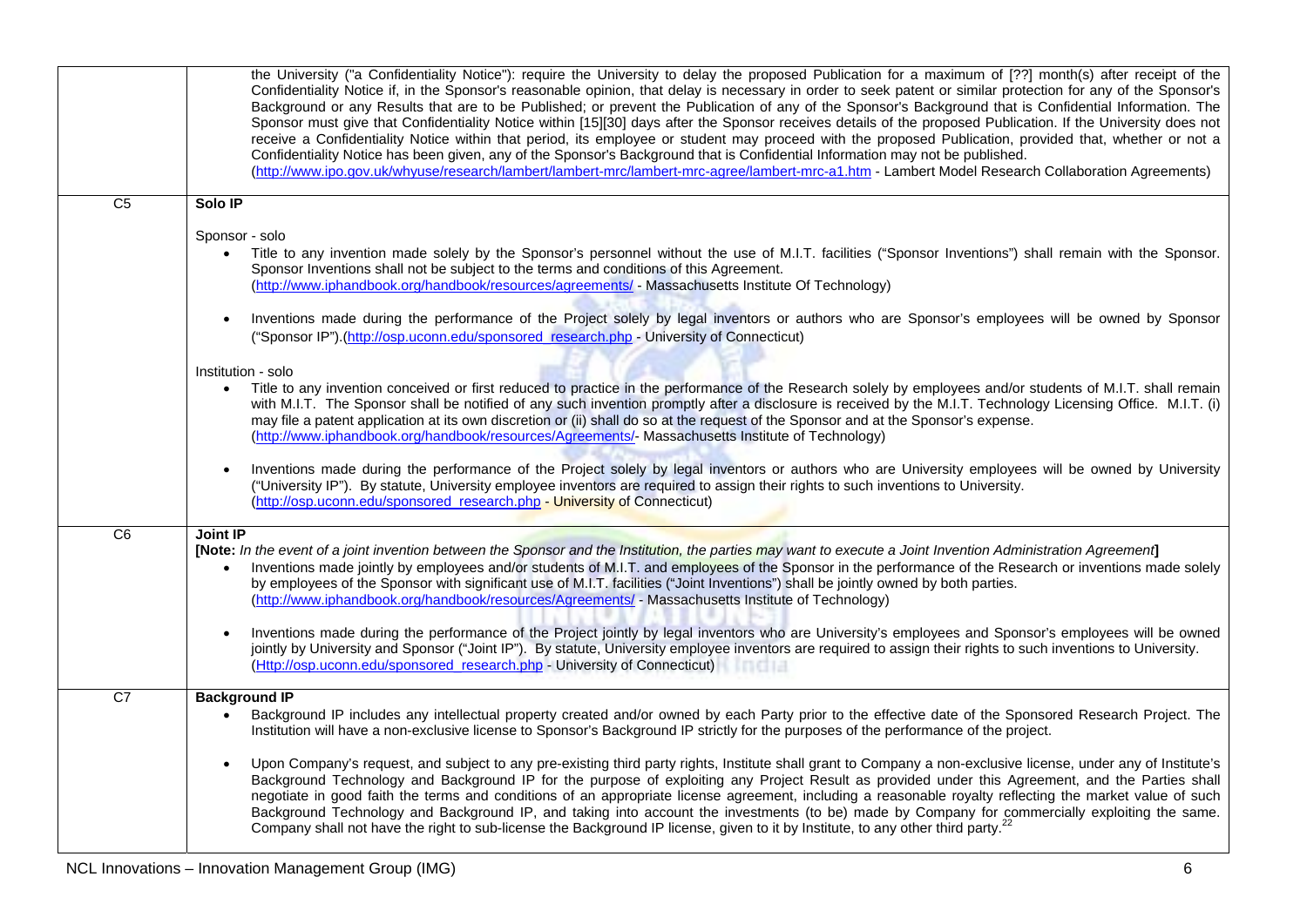<span id="page-6-1"></span><span id="page-6-0"></span>

|                 | "University Background Intellectual Property" means all Intellectual Property which has been created by or in the possession of the University prior to the date<br>of the Agreement and reduced to practice by the University prior to the date of the Agreement or which is developed independently of the Agreement by the<br>University, whether or not patentable, patented or the subject of a pending application for patent in the United States of America or any foreign country,<br>including, but not limited to, any art, method, process, or procedure, machine, manufacture, design, composition of matter, or any new and useful<br>improvement of any of the foregoing. The University shall retain the entire right, title and interest in and to University Background Intellectual Property under<br>the Agreement. If Sponsor desires to license University Background Intellectual Property, which is necessary to utilize University Intellectual Property, in<br>conjunction with any of the licensing options set forth in the section above, a license may be negotiated with University on the standard terms and conditions<br>of the University's licenses and subject to negotiation of and agreement between the University and Sponsor on economic conditions.<br>"Sponsor Background Intellectual Property" means all Intellectual Property which has been created by or in the possession of the Sponsor prior to the date of<br>$\bullet$<br>the Agreement and reduced to practice by Sponsor prior to the date of the Agreement or which is developed independently of the Agreement by Sponsor,<br>whether or not patentable, patented or the subject of a pending application for patent in the United States of America or any foreign country, including, but not<br>limited to, any art, method, process or procedure, machine, manufacture, design, composition of matter, or any new and useful improvement of any of the<br>foregoing. The Sponsor shall retain the entire right, title and interest in and to Sponsor Background Intellectual Property under the Agreement.<br>(www.ora.ra.cwru.edu/ospa/forms/CASE_SPONSORED_RESEARCH_AGREEMENT_INDUSTRY.doc - Case Western Reserve University) |
|-----------------|-----------------------------------------------------------------------------------------------------------------------------------------------------------------------------------------------------------------------------------------------------------------------------------------------------------------------------------------------------------------------------------------------------------------------------------------------------------------------------------------------------------------------------------------------------------------------------------------------------------------------------------------------------------------------------------------------------------------------------------------------------------------------------------------------------------------------------------------------------------------------------------------------------------------------------------------------------------------------------------------------------------------------------------------------------------------------------------------------------------------------------------------------------------------------------------------------------------------------------------------------------------------------------------------------------------------------------------------------------------------------------------------------------------------------------------------------------------------------------------------------------------------------------------------------------------------------------------------------------------------------------------------------------------------------------------------------------------------------------------------------------------------------------------------------------------------------------------------------------------------------------------------------------------------------------------------------------------------------------------------------------------------------------------------------------------------------------------------------------------------------------------------------------------------------------------------------------------------------------------------------|
|                 | It is acknowledged and understood by the parties hereto that any and all intellectual property rights and research materials, which are in the possession of<br>TU and COMPANY respectively prior to the conclusion [i.e. signing] of this Agreement, are independent property of the respective parties and in no way<br>affected by this Agreement.<br>(www.rpip.tohoku.ac.jp/files/H24.3.9 eibunkeiyaku WEB UPDATE/Sponsored Research Agreement 2.doc - Tohoku University)                                                                                                                                                                                                                                                                                                                                                                                                                                                                                                                                                                                                                                                                                                                                                                                                                                                                                                                                                                                                                                                                                                                                                                                                                                                                                                                                                                                                                                                                                                                                                                                                                                                                                                                                                                 |
|                 | Each Party grants the other a royalty-free, non-exclusive licence to use its Background for the purpose of carrying out the Project, but for no other purpose.<br>Neither party may grant any sub-licence to use the other's Background except that the Sponsor may allow its Group Companies, and any person working for<br>or on behalf of the Sponsor or any Group Company, to use the University's Background for the purpose of carrying out the Project, but for no other purpose.<br>(http://www.ipo.gov.uk/whyuse/research/lambert/lambert-mrc/lambert-mrc-agree/lambert-mrc-a1.htm - Lambert Model Research Collaboration Agreements)                                                                                                                                                                                                                                                                                                                                                                                                                                                                                                                                                                                                                                                                                                                                                                                                                                                                                                                                                                                                                                                                                                                                                                                                                                                                                                                                                                                                                                                                                                                                                                                                |
| $\overline{C8}$ | <b>Project IP</b><br>During the term of the Project, the University shall promptly disclose any Project IP to The Sponsor, which:<br>at The Sponsor's option, The Sponsor shall be entitled to manage the filing, prosecution and maintenance of any patent applications, issued<br>patents and/or other forms of intellectual property protection relating to Project IP, at The Sponsor's cost;<br>should The Sponsor elect not to take responsibility for the management of Project IP as envisaged in 10.3.1 above, the University the shall be given<br>the option to do so, on terms to be agreed between the Parties;<br>The University and The Sponsor shall be named as co-applicants on patent applications, unless agreed otherwise between the Parties.<br>$\circ$<br>The University shall retain the right to use the Project IP internally for teaching and research.<br>(http://www.iphandbook.org/handbook/resources/Agreements/ - Capetown University)                                                                                                                                                                                                                                                                                                                                                                                                                                                                                                                                                                                                                                                                                                                                                                                                                                                                                                                                                                                                                                                                                                                                                                                                                                                                       |
|                 | [The University][Each of the parties] will notify the [Sponsor][other] promptly after identifying any Result that [the University][it] believes is patentable, and will<br>supply the [Sponsor][other] with copies of that Result. The University will notify other Results to the Sponsor in the reports provided under clause 2.4.<br>(http://www.ipo.gov.uk/whyuse/research/lambert/lambert-mrc/lambert-mrc-agree/lambert-mrc-a1.htm - Lambert Model Research Collaboration Agreements)                                                                                                                                                                                                                                                                                                                                                                                                                                                                                                                                                                                                                                                                                                                                                                                                                                                                                                                                                                                                                                                                                                                                                                                                                                                                                                                                                                                                                                                                                                                                                                                                                                                                                                                                                    |
| C9              | <b>Tangible Research Property (TRP)</b>                                                                                                                                                                                                                                                                                                                                                                                                                                                                                                                                                                                                                                                                                                                                                                                                                                                                                                                                                                                                                                                                                                                                                                                                                                                                                                                                                                                                                                                                                                                                                                                                                                                                                                                                                                                                                                                                                                                                                                                                                                                                                                                                                                                                       |
|                 | Definition: Products of research that include, but are not limited to, compositions, biologics, materials, illustrationsand drawings, prototypes, devices and<br>equipment.<br>(http://www.assurance.vcu.edu/Policy%20Library/Corporate-Sponsored%20Research%20Agreements.pdf - Virginia Commonwealth University)                                                                                                                                                                                                                                                                                                                                                                                                                                                                                                                                                                                                                                                                                                                                                                                                                                                                                                                                                                                                                                                                                                                                                                                                                                                                                                                                                                                                                                                                                                                                                                                                                                                                                                                                                                                                                                                                                                                             |
|                 | In the event that M.I.T. elects to establish property rights other than patents to any tangible research property (TRP), including but not limited to biological<br>$\bullet$<br>materials, developed during the course of the Research, M.I.T. and the Sponsor will determine the disposition of rights to such property by separate<br>agreement. M.I.T. will, at a minimum, reserve the right to use and distribute TRP for non-commercial research purposes.                                                                                                                                                                                                                                                                                                                                                                                                                                                                                                                                                                                                                                                                                                                                                                                                                                                                                                                                                                                                                                                                                                                                                                                                                                                                                                                                                                                                                                                                                                                                                                                                                                                                                                                                                                              |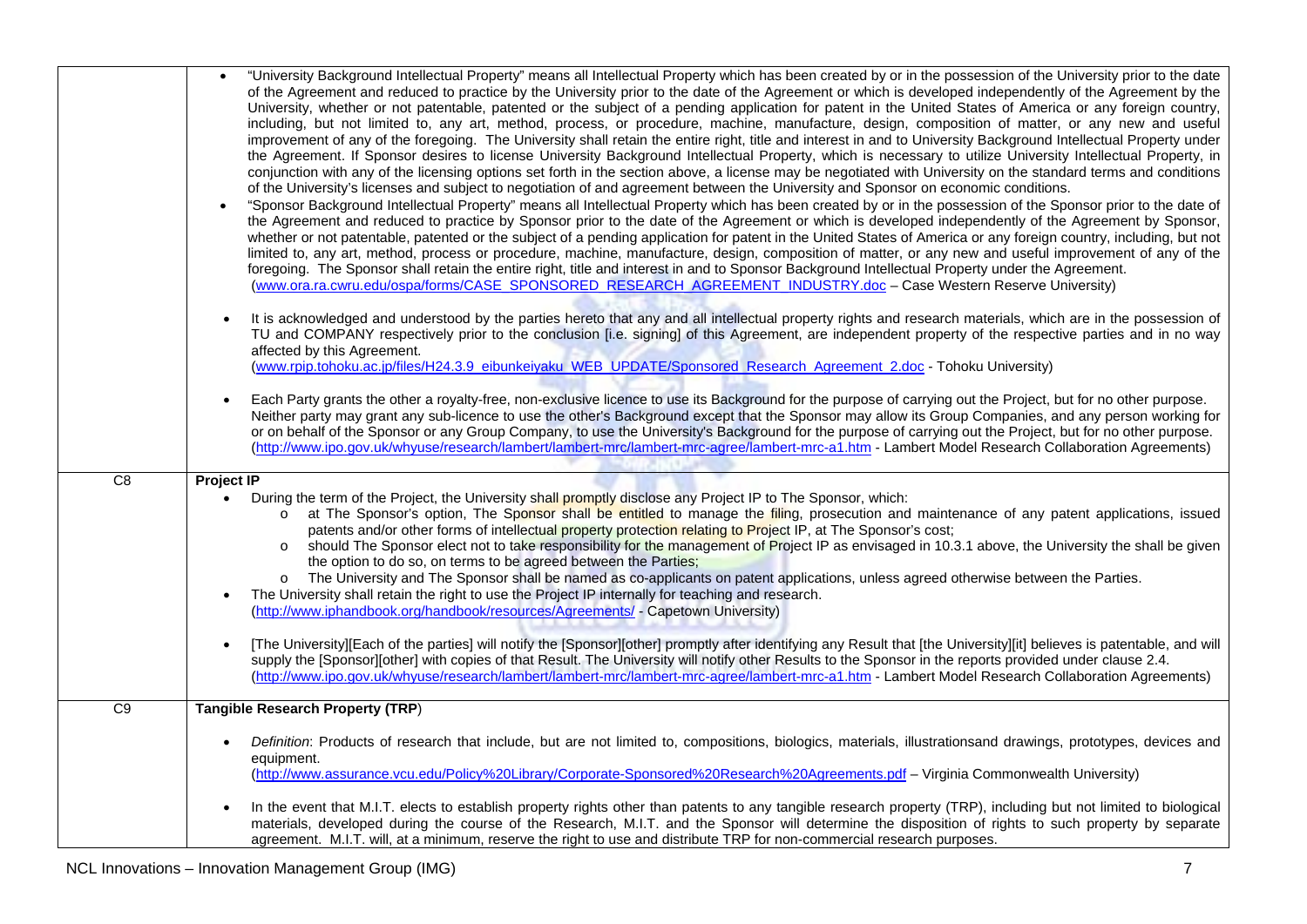<span id="page-7-3"></span><span id="page-7-2"></span><span id="page-7-1"></span><span id="page-7-0"></span>

|                  | (http://www.iphandbook.org/handbook/resources/agreements/ - Massachusetts Institute Of Technology)                                                                                                                                                                                                                                                                                                                                                                                                                                                                                                                                                                                                                                                                                                                                                                                                                                                                                                                                                                                                                                                                                                                                                |
|------------------|---------------------------------------------------------------------------------------------------------------------------------------------------------------------------------------------------------------------------------------------------------------------------------------------------------------------------------------------------------------------------------------------------------------------------------------------------------------------------------------------------------------------------------------------------------------------------------------------------------------------------------------------------------------------------------------------------------------------------------------------------------------------------------------------------------------------------------------------------------------------------------------------------------------------------------------------------------------------------------------------------------------------------------------------------------------------------------------------------------------------------------------------------------------------------------------------------------------------------------------------------|
|                  |                                                                                                                                                                                                                                                                                                                                                                                                                                                                                                                                                                                                                                                                                                                                                                                                                                                                                                                                                                                                                                                                                                                                                                                                                                                   |
| C10              | Knowhow<br>Definition: Unpatented technical information (including, without limitation, information relating toinventions, discoveries, concepts, methodologies, models,<br>$\bullet$<br>research, developmentand testing procedures, the results ofexperiments, tests and trials, manufacturingprocesses, techniques and specifications,<br>qualitycontrol data, analyses, reports and submissions)that is not in the public domain                                                                                                                                                                                                                                                                                                                                                                                                                                                                                                                                                                                                                                                                                                                                                                                                              |
|                  | (http://www.ipo.gov.uk/whyuse/research/lambert/lambert-mrc/lambert-mrc-agree/lambert-mrc-a1.htm - Lambert Model Research Collaboration Agreements)                                                                                                                                                                                                                                                                                                                                                                                                                                                                                                                                                                                                                                                                                                                                                                                                                                                                                                                                                                                                                                                                                                |
| C <sub>11</sub>  | <b>Trade Secret</b><br>Definition: Information, including a formula, pattern, compilation, program device, method, technique, or process, that: (i) derives independent economic<br>value, actual or potential, from not being generally known to, and not being readily ascertainable by proper means by, other persons who can obtain<br>economic value from its disclosure or use; and (ii) is the subject of efforts that are reasonable under the circumstances to maintain its secrecy.<br>(http://www.assurance.vcu.edu/Policy%20Library/Corporate-Sponsored%20Research%20Agreements.pdf - Virginia Commonwealth University)<br>Any new knowledge created by the Institution during the course of the project shall not be considered a trade secret. <sup>22</sup>                                                                                                                                                                                                                                                                                                                                                                                                                                                                        |
| C <sub>12</sub>  | <b>Copyrights</b>                                                                                                                                                                                                                                                                                                                                                                                                                                                                                                                                                                                                                                                                                                                                                                                                                                                                                                                                                                                                                                                                                                                                                                                                                                 |
|                  | Solely owned copyright<br>Title to any copyrighted or copyrightable works first developed in the performance of the Research solely by employees of the Institution shall remain with<br>the Institution.<br>Title to any copyrighted or copyrightable works first developed in the performance of the Research solely by employees of the Sponsor ("Sponsor<br>Copyrighted Works") shall remain with the Sponsor. Neither Sponsor Inventions nor Sponsor Copyrighted Works shall be subject to the terms and conditions<br>of this Agreement.<br>Jointly owned copyright<br>Copyrightable materials, including computer software, developed jointly in the performance of the Research by employees and/or students of M.I.T. and<br>employees of the Sponsor, or copyrightable materials, including software, developed solely by employees of the Sponsor with significant use of M.I.T.<br>facilities, shall be jointly owned by both parties, who shall each have the independent, unrestricted right to dispose of such copyrightable materials as they<br>deem appropriate, without any obligation of accounting to the other party.<br>(http://www.iphandbook.org/handbook/resources/Agreements/ - Massachusetts Institute of Technology) |
| $\overline{C13}$ | <b>Administration</b>                                                                                                                                                                                                                                                                                                                                                                                                                                                                                                                                                                                                                                                                                                                                                                                                                                                                                                                                                                                                                                                                                                                                                                                                                             |
|                  | The Sponsor shall, upon reviewing the disclosure, determine whether to request the University to file and prosecute any patent application, domestic or<br>$\bullet$<br>foreign, or application for other protection directed to University Intellectual Property or to Jointly Owned Intellectual Property described in such disclosure.<br>While the University shall be responsible for making decisions regarding scope and content of applications to be filed and prosecuted, the Sponsor shall be<br>given an opportunity to review and provide input thereto. The University shall keep the Sponsor advised as to all developments with respect to such<br>applications and shall promptly supply to the Sponsor copies of all papers received and filed in connection with the prosecution thereof in sufficient time for<br>the Sponsor to comment.<br>(http://www.iphandbook.org/handbook/resources/Agreements/ - Cornell University)                                                                                                                                                                                                                                                                                                  |
|                  | Sponsor may, at any time, request University to file a patent application on University IP or Joint IP.<br>If such a request is made, Sponsor agrees to reimburse University for all patent costs.<br>Sponsor has the right to review all filings and office actions related to the patent applications, provided, however, that in an emergency when<br>$\circ$                                                                                                                                                                                                                                                                                                                                                                                                                                                                                                                                                                                                                                                                                                                                                                                                                                                                                  |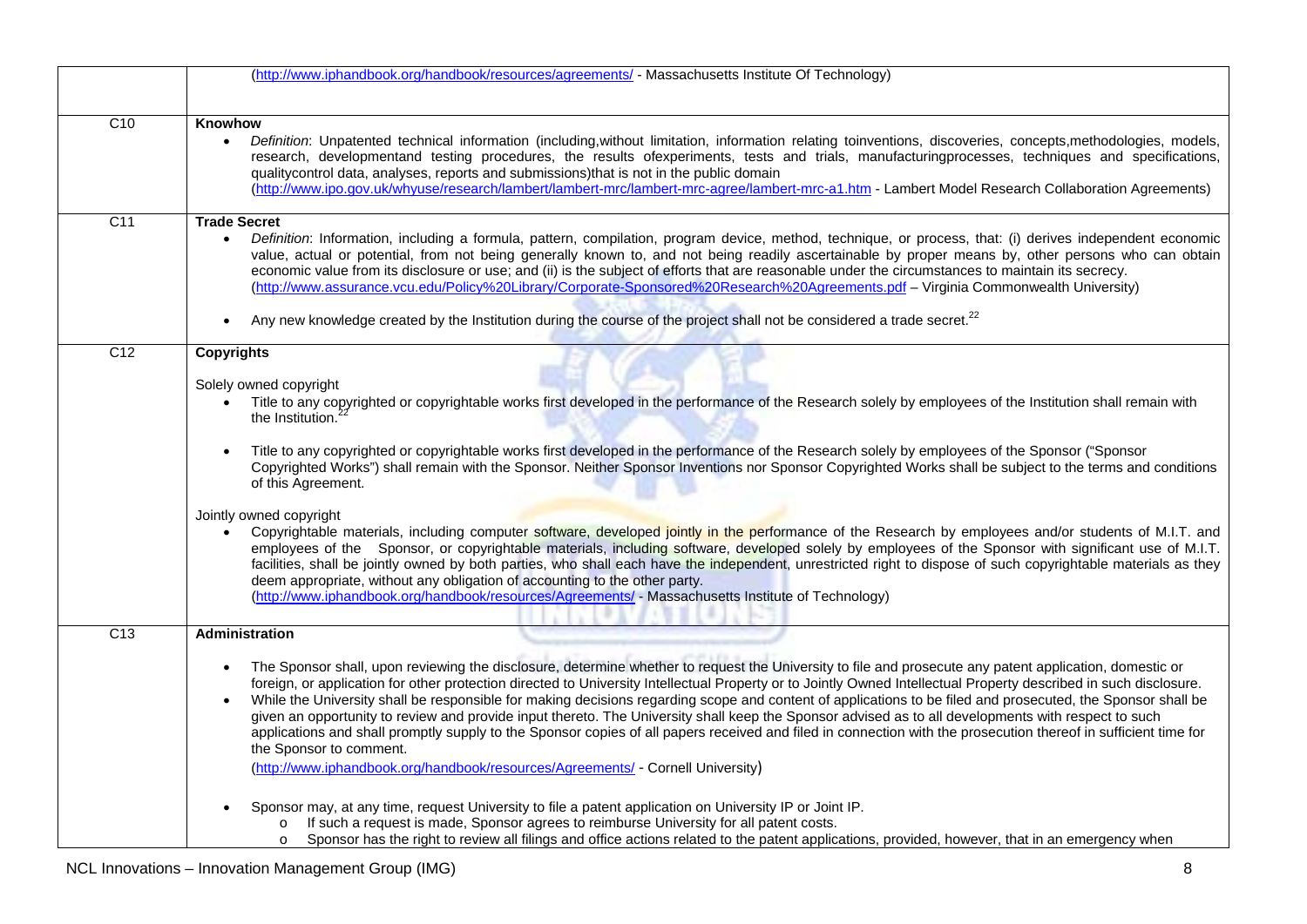<span id="page-8-1"></span><span id="page-8-0"></span>

|                 | immediate action is needed to protect University IP or Joint IP, documents may be filed prior to review by the Sponsor and in such event, telephone<br>or facsimile notice shall be given promptly by University or University's counsel of such action.<br>University will use reasonable efforts to avoid emergency situations in cases where they have control over the timing of steps involved in protecting<br>University IP or Joint IP.<br>(Http://osp.uconn.edu/sponsored_research.php - University of Connecticut)<br>If, within forty-five (45) days after the date that an Initial Disclosure is provided to SPONSOR, SPONSOR notifies RUTGERS that it elects to negotiate a<br>license and pay patent fees for the Intellectual Property described in the Initial Disclosure, RUTGERS shall cause patent applications to be filed and<br>prosecuted in its name at SPONSOR's expense. After filing, RUTGERS will promptly advise SPONSOR and provide SPONSOR a copy of any such patent<br>application. SPONSOR shall reimburse RUTGERS (or at the option of RUTGERS make payment directly to the vendor), within thirty (30) days of receipt of<br>invoice from RUTGERS, all patent costs incurred by RUTGERS during the earliest to expire of the following periods beginning on the date SPONSOR<br>notifies RUTGERS of its election to exercise its negotiation rights and ending on i) the expiration of the applicable three (3) month negotiation period<br>described in b) below, ii) the execution date of the definitive license agreement between the parties or iii) the effective date of notice by SPONSOR to |
|-----------------|-----------------------------------------------------------------------------------------------------------------------------------------------------------------------------------------------------------------------------------------------------------------------------------------------------------------------------------------------------------------------------------------------------------------------------------------------------------------------------------------------------------------------------------------------------------------------------------------------------------------------------------------------------------------------------------------------------------------------------------------------------------------------------------------------------------------------------------------------------------------------------------------------------------------------------------------------------------------------------------------------------------------------------------------------------------------------------------------------------------------------------------------------------------------------------------------------------------------------------------------------------------------------------------------------------------------------------------------------------------------------------------------------------------------------------------------------------------------------------------------------------------------------------------------------------------------------------------------------------------------------------------------|
|                 | RUTGERS relinquishing SPONSOR's negotiation rights with respect to the applicable Intellectual Property.<br>In the event SPONSOR does not agree within forty-five (45) days after receipt of the initial Disclosure to support the filing of a patent application on<br>such Intellectual property, and forfeit its rights to a license, RUTGERS may file a patent application on such Intellectual Property at its own expense,<br>and SPONSOR shall have no further rights in that Intellectual Property or that patent application.                                                                                                                                                                                                                                                                                                                                                                                                                                                                                                                                                                                                                                                                                                                                                                                                                                                                                                                                                                                                                                                                                                  |
|                 | (http://nysstlc.syr.edu/media/documents/2010/7/NYSTAR_Sponsored - Research Project For New York State Foundation for Science, Technology and<br>Innovation: Sponsored Research Agreement Template (19 Feb 2010); Syracuse University New Technology Law Center)                                                                                                                                                                                                                                                                                                                                                                                                                                                                                                                                                                                                                                                                                                                                                                                                                                                                                                                                                                                                                                                                                                                                                                                                                                                                                                                                                                         |
| C <sub>14</sub> | <b>Filing and Expenses</b>                                                                                                                                                                                                                                                                                                                                                                                                                                                                                                                                                                                                                                                                                                                                                                                                                                                                                                                                                                                                                                                                                                                                                                                                                                                                                                                                                                                                                                                                                                                                                                                                              |
|                 | The Sponsor shall bear all costs incurred in connection with such preparation, filing, prosecution, and maintenance of U.S. and foreign applications. The<br>Sponsor shall cooperate with the University to assure that such applications will cover, to the best of the Sponsor's knowledge, all items of commercial<br>interest and importance.<br>(http://www.iphandbook.org/handbook/resources/Agreements/ - Cornell University)                                                                                                                                                                                                                                                                                                                                                                                                                                                                                                                                                                                                                                                                                                                                                                                                                                                                                                                                                                                                                                                                                                                                                                                                    |
|                 | If Sponsor elects not to pay for the filing, prosecution or maintenance of a patent application or patent on an University Invention or a joint Invention,<br>Sponsor's rights with respect to such patent application or patent shall terminate immediately, and Sponsor shall have no further rights under any resulting<br>patents except for the right to the invention for internal research purposes only.<br>(www.iphandbook.org/handbook/resources/Agreements/ - Michigan State University)                                                                                                                                                                                                                                                                                                                                                                                                                                                                                                                                                                                                                                                                                                                                                                                                                                                                                                                                                                                                                                                                                                                                     |
|                 | DREXEL shall control the preparation and prosecution of all patent applications and the maintenance of all patents related to DREXEL INTELLECTUAL<br>$\bullet$<br>PROPERTY. SPONSOR shall reimburse DREXEL upon receipt of invoice for all documented expenses incurred in connection with the filing and prosecution<br>of the patent applications and maintenance of the patents that SPONSOR has requested DREXEL to prosecute under Section 6.1.<br>(www.research.drexel.edu/administration/Agreements/SRAs/Sample SRA Drexel.doc - Drexel University)                                                                                                                                                                                                                                                                                                                                                                                                                                                                                                                                                                                                                                                                                                                                                                                                                                                                                                                                                                                                                                                                              |
|                 | If the Sponsor elects the license option under 11.B.2., the Sponsor shall notify M.I.T. of those foreign countries in which it desires a license in sufficient time<br>for M.I.T. to satisfy the patent law requirements of those countries. The Sponsor will reimburse M.I.T. for the out-of-pocket costs, including patent filing,<br>prosecution and maintenance fees, related to those foreign filings.<br>(http://www.iphandbook.org/handbook/resources/agreements/ - Massachusetts Institute Of Technology)                                                                                                                                                                                                                                                                                                                                                                                                                                                                                                                                                                                                                                                                                                                                                                                                                                                                                                                                                                                                                                                                                                                       |
|                 | Sponsor will notify Stanford of those countries outside the United States in which it desires a license in sufficient time for Stanford to satisfy the patent-law<br>requirements of those countries. Sponsor will reimburse Stanford for out-of-pocket costs for those filings, including patent filing, prosecution, and<br>maintenance fees.<br>(http://www.iphandbook.org/handbook/resources/Agreements/ - Stanford University)                                                                                                                                                                                                                                                                                                                                                                                                                                                                                                                                                                                                                                                                                                                                                                                                                                                                                                                                                                                                                                                                                                                                                                                                     |
| C <sub>15</sub> | <b>Option Rights - Patents</b>                                                                                                                                                                                                                                                                                                                                                                                                                                                                                                                                                                                                                                                                                                                                                                                                                                                                                                                                                                                                                                                                                                                                                                                                                                                                                                                                                                                                                                                                                                                                                                                                          |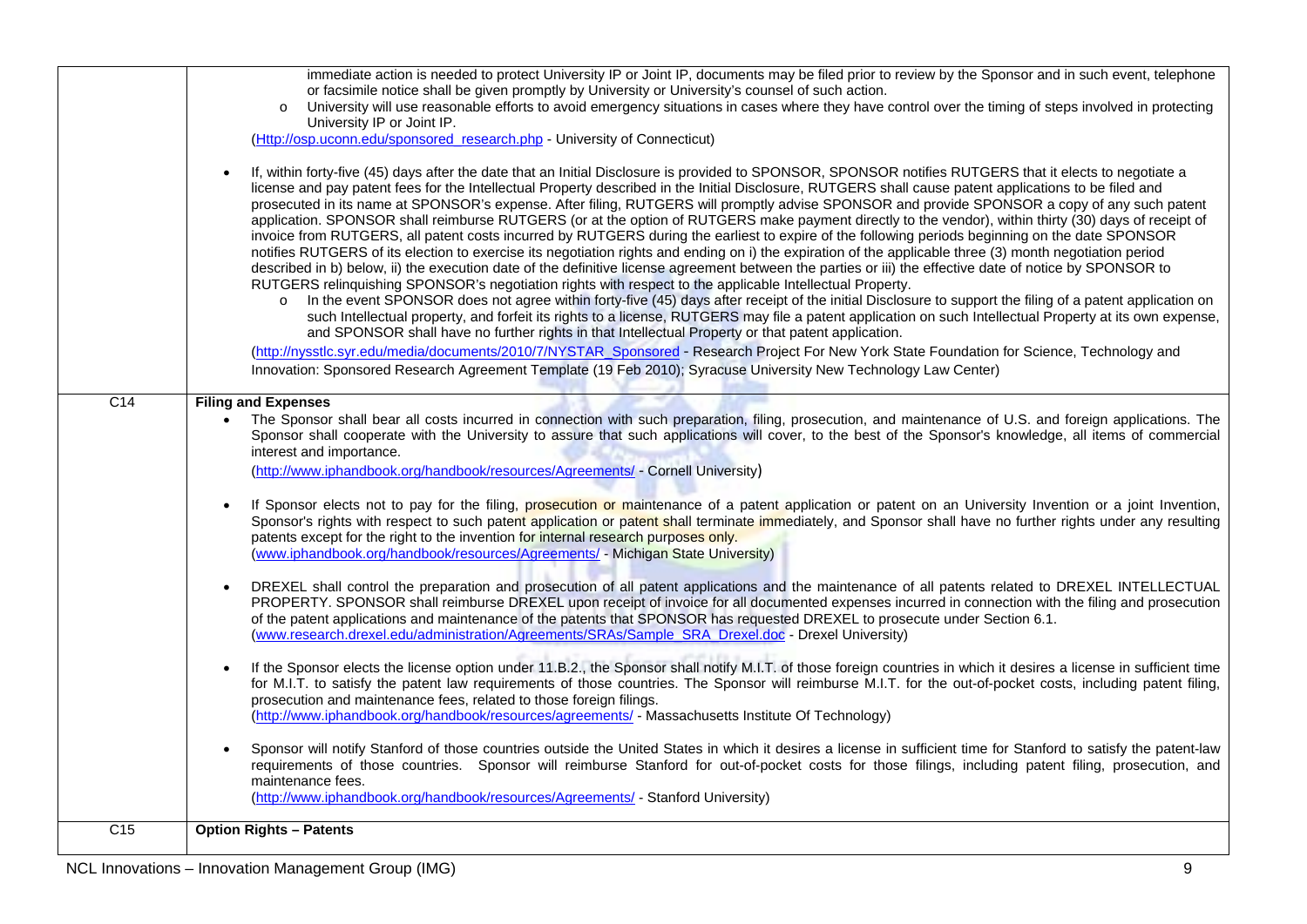| Election                                                                                                                                                                                                                                                                                                                                                                                                                                                                                                                                                                                                                             |  |
|--------------------------------------------------------------------------------------------------------------------------------------------------------------------------------------------------------------------------------------------------------------------------------------------------------------------------------------------------------------------------------------------------------------------------------------------------------------------------------------------------------------------------------------------------------------------------------------------------------------------------------------|--|
| University grants Sponsor the first option to negotiate a license to University Intellectual Property or to University's portion of Joint Intellectual Property. Said<br>$\bullet$<br>license shall be negotiated between the parties with terms and conditions that are mutually agreed upon. The option granted herein shall extend for 30 days<br>from Sponsor's receipt of the invention report except in the event of termination for breach or default by Sponsor, no option is hereby granted.<br>(http://www.iphandbook.org/handbook/resources/Agreements / - Cornell University)                                            |  |
| Sponsor is hereby granted, without option fee other than the consideration of the research sponsored herein and the reimbursement of Duke for all<br>patent expenses incurred to the date of disclosure related to the Invention, an option to acquire an exclusive, worldwide, royalty bearing license of Duke's<br>rights to any Invention, which option shall extend for ninety (90) days after Sponsor's receipt of an Invention disclosure.<br>(Http://contracts.onecle.com/celsion/duke.research.1999.01.11.shtml - Duke University)                                                                                           |  |
| Sponsor may, at its option under 9.4(b), exclusively license Stanford's rights in Joint Technology.<br>(Http://www.iphandbook.org/handbook/resources/Agreements/ - Stanford University)                                                                                                                                                                                                                                                                                                                                                                                                                                              |  |
| With respect to all IP generated in the project, Institution grants to Sponsor the 'First Right of Refusal' to negotiate licensing of Intellectual Property, at the<br>time of invention disclosure. Sponsor has to exercise its 'First Right of Refusal' within 60 Calendar days from the date of offer of licensing of Potential IP by<br>Institution to Sponsor. If Sponsor fails to exercise its 'First Right of Refusal' in writing within 60 working days, then Institution shall be free to offer licensing of<br>potential IP to any other interested party. <sup>22</sup>                                                   |  |
| Non-Election                                                                                                                                                                                                                                                                                                                                                                                                                                                                                                                                                                                                                         |  |
| If Sponsor does not provide written notice of election to Stanford within 3 months of a written disclosure under Paragraphs 9.4, 9.6 or 9.8, Stanford has no<br>$\bullet$<br>further obligations to the Sponsor and may license the Stanford Technology to third parties.<br>(Http://www.iphandbook.org/handbook/resources/Agreements/ - Stanford University)                                                                                                                                                                                                                                                                        |  |
| If Sponsor notifies Duke in writing of its exercise of the option within the option period, then the parties will proceed in good faith to negotiate a license<br>agreement on commercially reasonable terms within ninety (90) days after notification of exercise, and if Sponsor does not exercise this option, or notifies<br>Duke that it will not exercise this option, or the parties fail to sign a license agreement within said ninety (90) day period, then Sponsor shall no longer own<br>any rights in the subject Invention.<br>(Http://contracts.onecle.com/celsion/duke.research.1999.01.11.shtml - Duke University) |  |
| If the Sponsor has not notified University in writing of its desire to enter a license negotiations within such ninety (90) day period, University shall have the<br>right, but not the obligation, to license such rights to a third party.                                                                                                                                                                                                                                                                                                                                                                                         |  |
| The right of first offer granted to the Sponsor hereunder shall not apply to University patents or patent applications issued or filed before the Effective Date of<br>this Agreement.<br>(http://www.pitt.edu/~offres/ResearchContract.html - University ofPittsburgh)                                                                                                                                                                                                                                                                                                                                                              |  |
| If, after good faith negotiations, a license has not been negotiated, or if the Sponsor decides to forgo the option, University shall be free to offer commercial<br>license rights to any third party or to dispose of its inventions or other rights resulting therefrom in any other way it deems appropriate.<br>(Http://osp.uconn.edu/sponsored_research.php - University of Connecticut)                                                                                                                                                                                                                                       |  |
|                                                                                                                                                                                                                                                                                                                                                                                                                                                                                                                                                                                                                                      |  |
| <b>Option Rights - Copyrights</b><br>The Sponsor shall be entitled to elect license rights from the following license options by notice in writing to M.I.T. within six (6) months after M.I.T.'s                                                                                                                                                                                                                                                                                                                                                                                                                                    |  |
| notification or delivery to the Sponsor of copyrightable material that is required to be delivered to the Sponsor in accordance with Attachment A.<br>(http://www.iphandbook.org/handbook/resources/Agreements/ - Massachusetts Institute of Technology)                                                                                                                                                                                                                                                                                                                                                                             |  |
| Sponsor may elect to negotiate a non-exclusive or exclusive (subject to third party rights, if any) royalty-bearing license to use, reproduce, display, distribute<br>and perform computer software and its documentation for commercial purposes in a designated field of use.                                                                                                                                                                                                                                                                                                                                                      |  |
| Sponsor must elect within 3 months of notice of Stanford's disclosure of copyrightable material available for license. Computer software for which a patent                                                                                                                                                                                                                                                                                                                                                                                                                                                                          |  |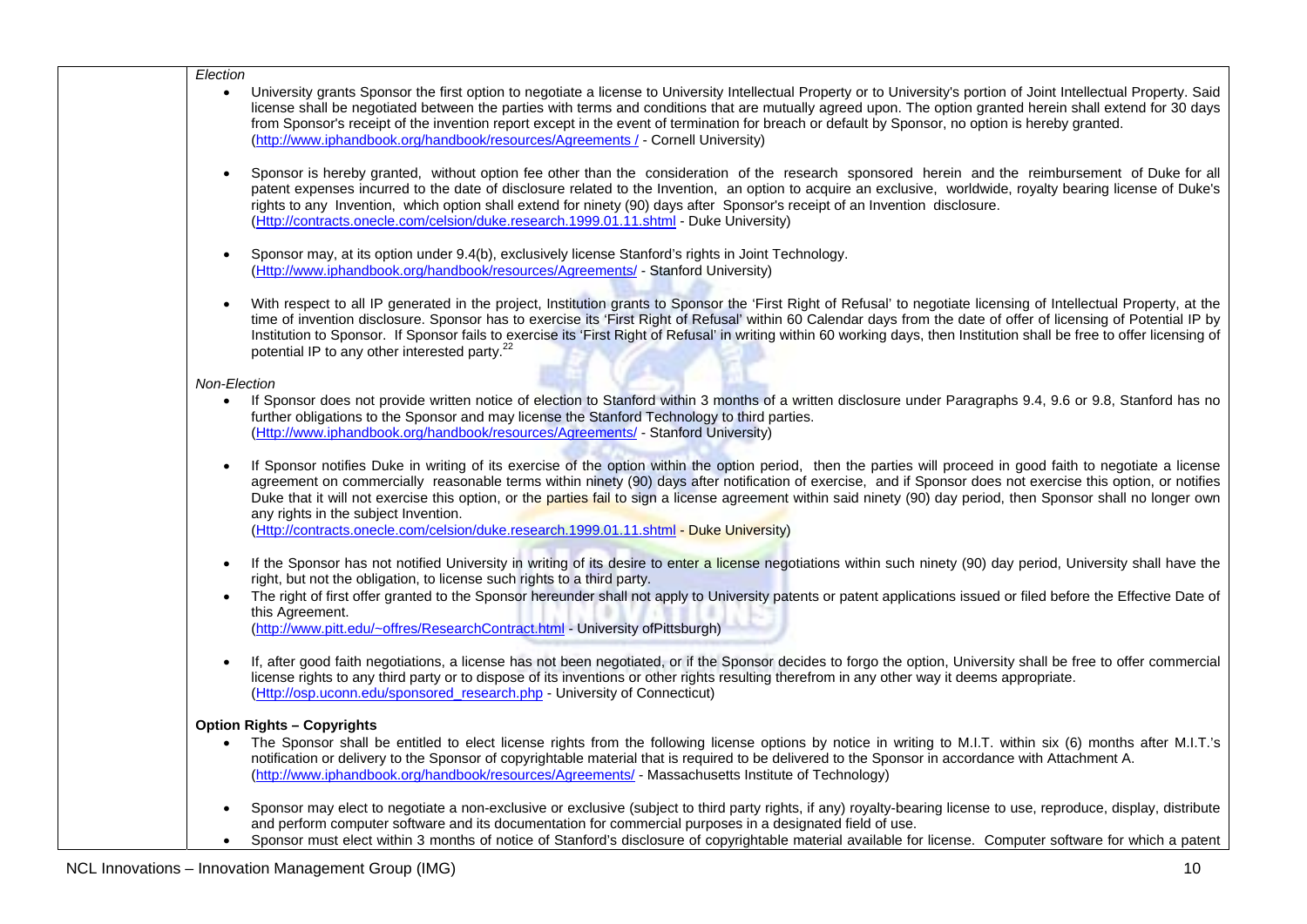<span id="page-10-0"></span>

|                  | application is filed is subject to Paragraph 9.4<br>(http://www.iphandbook.org/handbook/resources/Agreements/ - Stanford University)                                                                                                                                                                                                                                                                                                                                                                                                                                                                                                                                                                                                                                                                                                                                                                                                                                                                                                                                                 |
|------------------|--------------------------------------------------------------------------------------------------------------------------------------------------------------------------------------------------------------------------------------------------------------------------------------------------------------------------------------------------------------------------------------------------------------------------------------------------------------------------------------------------------------------------------------------------------------------------------------------------------------------------------------------------------------------------------------------------------------------------------------------------------------------------------------------------------------------------------------------------------------------------------------------------------------------------------------------------------------------------------------------------------------------------------------------------------------------------------------|
| $\overline{C16}$ | <b>License Rights - Patents</b>                                                                                                                                                                                                                                                                                                                                                                                                                                                                                                                                                                                                                                                                                                                                                                                                                                                                                                                                                                                                                                                      |
|                  | Grant of exclusive rights to the Sponsor in solely owned intellectual property<br>The University agrees to grant The Sponsor exclusive rights to the University's interest in the Project IP, the terms of which shall be set out in an agreement<br>between the Parties ("Licence Agreement"), which:<br>o the Parties shall endeavour to negotiate and execute before the completion date of the Project;<br>o shall without limitation provide for the payment of a reasonable royalty to the University by The Sponsor.<br>(http://www.iphandbook.org/handbook/resources/Agreements/ - Capetown University)                                                                                                                                                                                                                                                                                                                                                                                                                                                                      |
|                  | A royalty-bearing, limited-term, exclusive license (subject to third party rights, if any) to the Sponsor, including the right to sublicense, in the United States<br>and/or any foreign country elected by the Sponsor (subject to (C) below), to make, have made, use, lease, sell and import (in a designated field of use,<br>where appropriate) products embodying or produced through the use of such invention, provided that the Sponsor agrees to reimburse M.I.T. for the costs of<br>patent prosecution and maintenance in the United States and any elected foreign country, and further agrees that any products produced pursuant to this<br>license and that are sold in the United States, shall be substantially manufactured in the United States.<br>This license option is subject to M.I.T.'s concurrence and the negotiation of commercially reasonable terms and conditions within three (3) months after<br>$\bullet$<br>selection of this alternative.<br>(http://www.iphandbook.org/handbook/resources/agreements/- Massachusetts Institute Of Technology) |
|                  | A royalty-bearing, limited-term, exclusive, field-of-use license (subject to third-party rights, if any), including the right to sublicense, in the United States or<br>any other country elected by Sponsor (subject to Paragraph 9.7 below) to make, have made, use, and sell products covered by the patent application, in<br>exchange for Sponsor's agreement to diligently commercialize the invention and that any licensed products sold in the United States will be substantially<br>manufactured in the United States.<br>(Http://www.iphandbook.org/handbook/resources/Agreements/ - Stanford University)                                                                                                                                                                                                                                                                                                                                                                                                                                                                |
|                  | From the date of SPONSOR's notification in a) above to pay patent costs and negotiate a license for the Intellectual property described in the Initial<br>Disclosure, SPONSOR shall have a three (3) month period to negotiate the terms of a license agreement and RUTGERS agrees to negotiate these license<br>terms in goodfaith. During this period, RUTGERS will not offer a commercial license to any other party. If the parties do not execute a license agreement<br>within this three (3) month period, RUTGERS is free to offer a license to such Intellectual Property to others and SPONSOR shall no longer thereafter have<br>any negotiation or other rights with respect to the applicable Intellectual Property.                                                                                                                                                                                                                                                                                                                                                    |
|                  | Any licenses granted to SPONSOR will provide (i) for SPONSOR (and its sub-licensees, if any) to diligently exert its best efforts to introduce products<br>utilizing the licensed technology into public use as rapidly as practicable on terms acceptable to RUTGERS; (ii) for a royalty and other consideration that is<br>usual and customary in the trade; (iii) for termination in the event SPONSOR has not introduced licensed products into public use within a time period<br>commensurate with industry standards that is acceptable to RUTGERS; (iv) for indemnity and insurance terms acceptable to RUTGERS' insurance carrier<br>(http://nysstlc.syr.edu/media/documents/2010/7/NYSTAR_Sponsored - Research Project For New York State Foundation for Science, Technology and<br>Innovation: Sponsored Research Agreement Template (19 Feb 2010); Syracuse University New Technology Law Center)                                                                                                                                                                        |
|                  | Grant of exclusive rights to the Sponsor in jointly owned intellectual property<br>Each party shall have the independent, unrestricted right to license to third parties any such Joint Invention without accounting to the other party, except that<br>the Sponsor shall be entitled to elect an exclusive license to M.I.T.'s interest as provided under paragraph 11.B.2. below.<br>(http://www.iphandbook.org/handbook/resources/agreements/ - Massachusetts Institute Of Technology)                                                                                                                                                                                                                                                                                                                                                                                                                                                                                                                                                                                            |
|                  | Grant of non-exclusive rights to the Sponsor<br>A non-exclusive, non-transferable, world-wide, royalty-free license, without the right to sublicense (in a designated field of use, where appropriate), to the<br>Sponsor to make, have made, use, lease, sell and import products embodying or produced through the use of such invention, provided that the Sponsor                                                                                                                                                                                                                                                                                                                                                                                                                                                                                                                                                                                                                                                                                                                |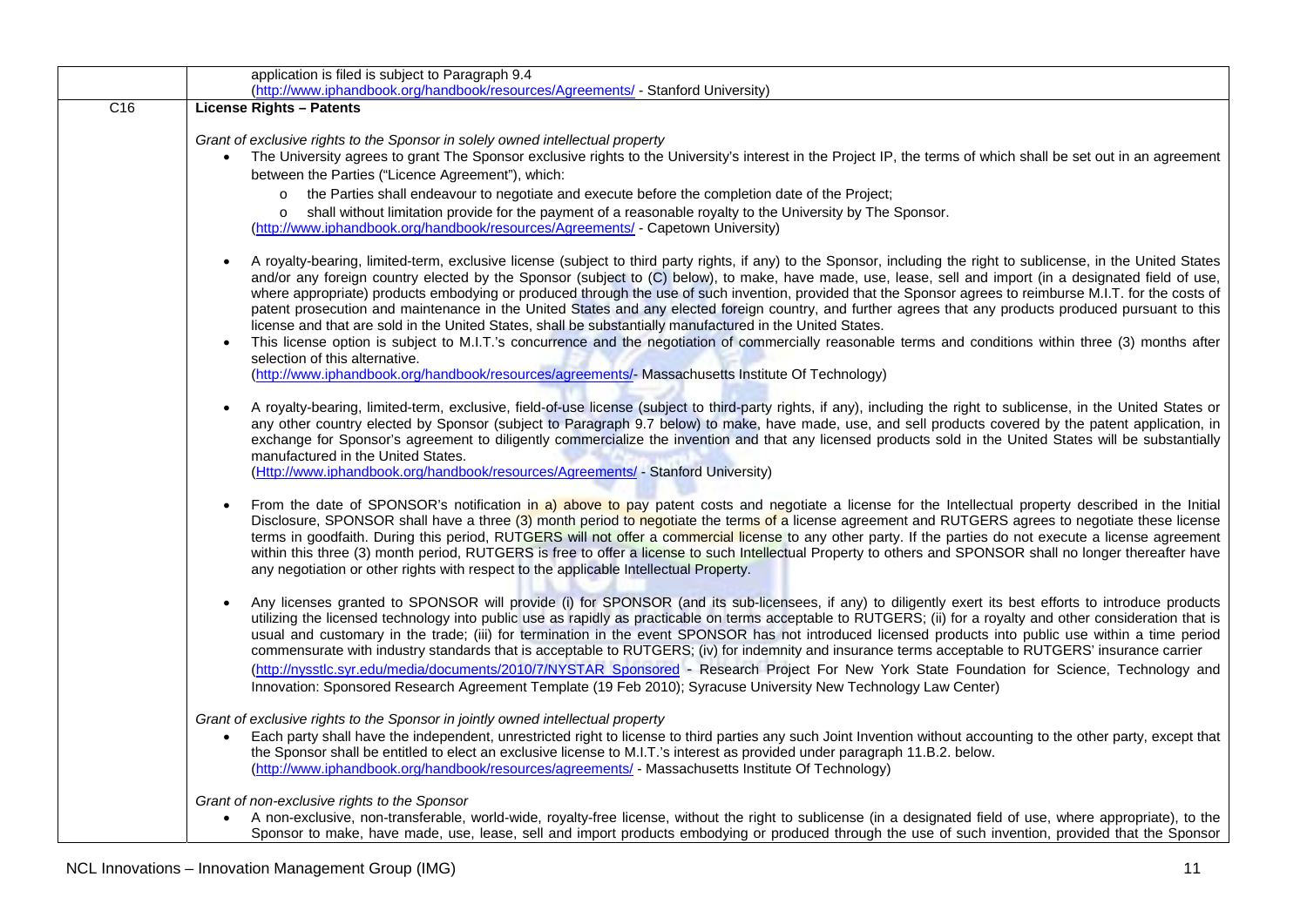| agrees to (a) demonstrate reasonable efforts to commercialize the technology in the public interest and (b) pay all patent prosecution and maintenance costs<br>in all countries, including the United States, in which the Sponsor is granted a non-exclusive license right under this paragraph<br>(http://www.iphandbook.org/handbook/resources/agreements/ - Massachusetts Institute Of Technology)                                                                                                                   |
|---------------------------------------------------------------------------------------------------------------------------------------------------------------------------------------------------------------------------------------------------------------------------------------------------------------------------------------------------------------------------------------------------------------------------------------------------------------------------------------------------------------------------|
| A nonexclusive, non-transferable (without the right to sublicense), worldwide license in a designated field of use to make, have made, use, and sell products<br>$\bullet$<br>covered by the patent application on terms to be negotiated. Stanford may at its option discontinue patent prosecution or maintenance of any invention<br>licensed to Sponsor under this alternative for which Stanford is paying patent-related costs.<br>(http://www.iphandbook.org/handbook/resources/Agreements/ - Stanford University) |
| Grant of non-exclusive rights to the Institution for internal research purposes                                                                                                                                                                                                                                                                                                                                                                                                                                           |
| The Institution shall be entitled to a non-exclusive, non-commercial, non-transferable, royalty-free license for all Intellectual Property for the Institution's<br>$\bullet$<br>internal, non-commercial research purposes only ("Internal Use License").                                                                                                                                                                                                                                                                |
| (www.ora.ra.cwru.edu/ospa/forms/CASE SPONSORED RESEARCH AGREEMENT INDUSTRY.doc - Case Western Reserve University)                                                                                                                                                                                                                                                                                                                                                                                                         |
| Each party agrees to grant and hereby grants a nonexclusive, nontransferable, nonassignable, royalty-free right and license in Research Results of which it<br>$\bullet$<br>is the exclusive owner pursuant to Section V.A to the other party for its use solely in support of internal, non-commercial research or educational purposes.<br>(www.umresearch.umd.edu/ORAA/um references/model agreement/Model SRA 3JAN2012.doc - University of Maryland)                                                                  |
| Universityretains the right to use Intellectual Property for non-commercial research and educational purposes.<br>$\bullet$<br>(http://www.research.psu.edu/osp/documents/award-documents/SRA%20CR%20-2012-06-16.pdf - Penn State University)                                                                                                                                                                                                                                                                             |
| Third party rights (if applicable)                                                                                                                                                                                                                                                                                                                                                                                                                                                                                        |
| An agency of the U.S. Government, another sponsor or an individual may have certain rights in Intellectual Property. The University will use reasonable<br>$\bullet$<br>efforts to obtain rights from third parties in order to make available to the Sponsor any rights as this Agreement contemplates, provided that the Sponsor<br>shall reimburse the University for all reasonable expenses incurred in obtaining such rights, including payment of any expenses to acquire rights or licenses.                      |
| (http://www.iphandbook.org/handbook/resources/Agreements/ - Cornell University)                                                                                                                                                                                                                                                                                                                                                                                                                                           |
| <b>License Rights - Copyrights</b>                                                                                                                                                                                                                                                                                                                                                                                                                                                                                        |
| The Sponsor shall be entitled to elect an irrevocable, royalty-free, non-transferable, non-exclusive right and license to use, reproduce, make derivative<br>$\bullet$<br>works, display, distribute and perform all such copyrightable materials other than computer software and its documentation and/or informational databases<br>for the Sponsor's internal research purposes.                                                                                                                                      |
| The Sponsor shall be entitled to elect an irrevocable, royalty-free, non-transferable, non-exclusive right and license to use, reproduce, make derivative<br>works, display and perform computer software and its documentation and/or informational databases specified to be developed and delivered under the<br>Statement of Work for the Sponsor's internal research use.                                                                                                                                            |
| The Sponsor shall be entitled to elect a royalty-bearing license to use, reproduce, display, distribute and perform such computer software and its<br>$\bullet$<br>documentation and/or informational databases for commercial purposes. Computer software for which a patent application is filed shall be subject to<br>paragraph 11.B. above.                                                                                                                                                                          |
| (http://www.iphandbook.org/handbook/resources/Agreements/ - Massachusetts Institute of Technology)                                                                                                                                                                                                                                                                                                                                                                                                                        |